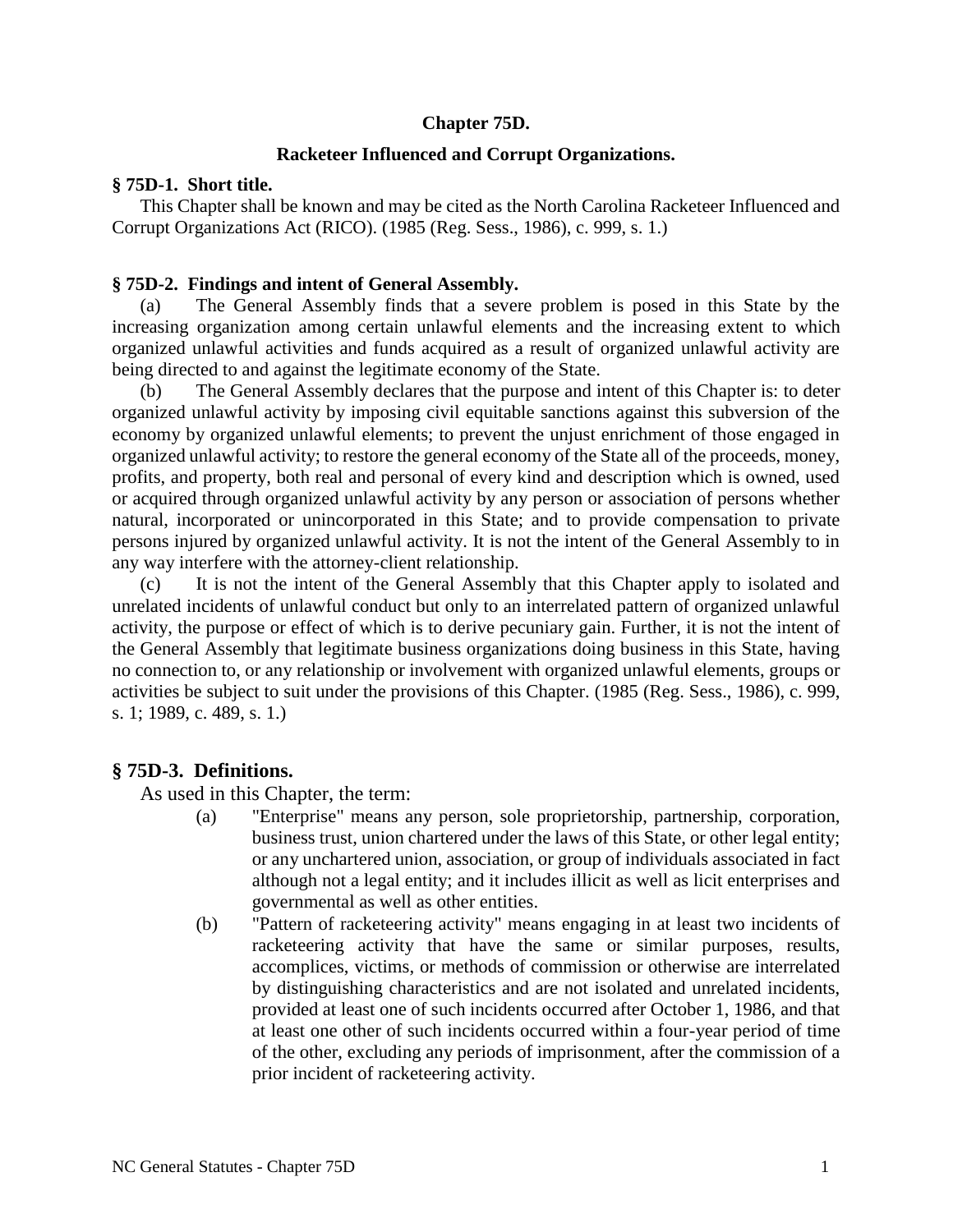- (c) (1) "Racketeering activity" means to commit, to attempt to commit, or to solicit, coerce, or intimidate another person to commit an act or acts which would be chargeable by indictment if such act or acts were accompanied by the necessary mens rea or criminal intent under the following laws of this State:
	- a. Article 5 of Chapter 90 of the General Statutes of North Carolina relating to controlled substances and counterfeit controlled substances;
	- b. Chapter 14 of the General Statutes of North Carolina except Articles 9, 22A, 38, 40, 43, 46, 47, 59 thereof; and further excepting G.S. Sections 14-78.1, 14-82, 14-86, 14-145, 14-146, 14-147, 14-177, 14-178, 14-179, 14-183, 14-184, 14-186, 14-190.9, 14-195, 14-197, 14-201, 14-202, 14-247, 14-248, 14-313 thereof.
	- c. Any conduct involved in a "money laundering" activity; and
	- (2) "Racketeering activity" also includes the description in Title 18, United States Code, Section 1961(1).
- (d) "Documentary material" means any book, paper, document, writing, drawing, graph, chart, photograph, phonocord, magnetic tape, computer printout, other data compilation from which information can be obtained or from which information can be translated into useable form, or other tangible item.
- (e) "RICO lien notice" means the notice described in G.S. 75D-13.
- (f) "Attorney General" means the Attorney General of North Carolina or any employee of the Department of Justice designated by him in writing. Any district attorney of this State, with his consent, may be designated in writing by the Attorney General to enforce the provisions of this Chapter.
- (g) (1) "Beneficial interest" means either of the following:
	- a. The interest of a person as a beneficiary under any other trust arrangement pursuant to which a trustee holds legal or record title to real property for the benefit of such person; or
	- b. The interest of a person under any other form of express fiduciary arrangement pursuant to which any other person holds legal or record title to real property for the benefit of such person.
	- (2) "Beneficial interest" does not include the interest of a stockholder in a corporation or the interest of a partner in either a general partnership or limited partnership. A beneficial interest shall be deemed to be located where the real property owned by the trustee is located.
- (h) "Real property" means any real property situated in this State or any interest in such real property, including, but not limited to, any lease of or mortgage upon such real property.
- (i) (1) "Trustee" means either of the following:
	- a. Any person who holds legal or record title to real property for which any other person has a beneficial interest; or
	- b. Any successor trustee or trustees to any of the foregoing persons.
	- (2) "Trustee" does not include the following: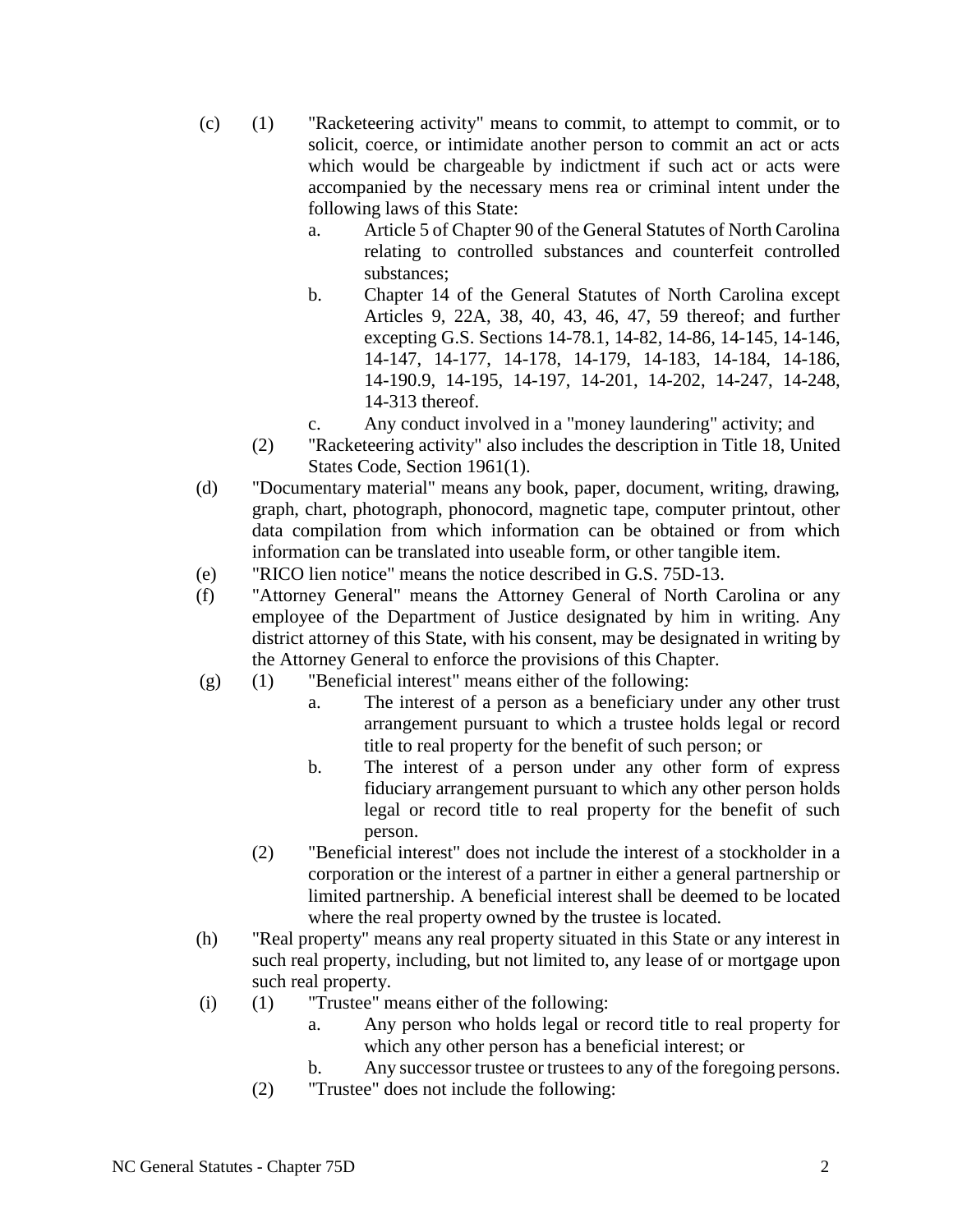- a. Any person appointed or acting as a personal representative under Chapter 35A of the General Statutes relating to guardian and ward, or under Chapter 28A of the General Statutes relating to the administration of estates; or
- b. Any person appointed or acting as a trustee of any testamentary trust or as trustee of any indenture of trust under which any bonds are to be issued.
- (j) "Criminal proceeding" means any criminal action commenced by the State for a violation of any provision of those criminal laws referred to in G.S. 75D-3(c).
- (k) "Civil proceeding" means any civil proceeding commenced by the Attorney General or an injured person under any provision of this Chapter. (1985 (Reg. Sess., 1986), c. 999, s. 1; 1987, ch. 550, s. 22; 1989, c. 489, s. 1.)

## **§ 75D-4. Prohibited activities.**

- (a) No person shall:
	- (1) Engage in a pattern of racketeering activity or, through a pattern of racketeering activities or through proceeds derived therefrom, acquire or maintain, directly or indirectly, any interest in or control of any enterprise, real property, or personal property of any nature, including money; or
	- (2) Conduct or participate in, directly or indirectly, any enterprise through a pattern of racketeering activity whether indirectly, or employed by or associated with such enterprise; or
	- (3) Conspire with another or attempt to violate any of the provisions of subdivision (1) or (2) of this subsection.

(b) Violation of this section is inequitable and constitutes a civil offense only and is not a crime, therefore a mens rea or criminal intent is not an essential element of any of the civil offenses set forth in this section. (1985 (Reg. Sess., 1986), c. 999, s. 1; 1989, c. 489, s. 1.)

# **§ 75D-5. RICO civil forfeiture proceedings.**

(a) All property of every kind used or intended for use in the course of, derived from, or realized through a racketeering activity or pattern of racketeering activity is subject to forfeiture to the State. Forfeiture shall be had by a civil procedure known as a RICO forfeiture proceeding.

(b) A RICO forfeiture proceeding shall be governed by Chapter 1A of the General Statutes of North Carolina except to the extent that special rules of procedure are stated in this Chapter.

(c) A RICO forfeiture proceeding shall be an in rem proceeding against the property.

(d) A RICO forfeiture proceeding shall be instituted by complaint and prosecuted only by the Attorney General of North Carolina or his designated representative. The proceeding may be commenced and a final judgment rendered thereon before or after seizure of the property and before or after any criminal conviction of any person for violation of those laws set forth in G.S. 75D-3(c).

(e) If the complaint is filed before seizure, it shall state what property is sought to be forfeited, that the property is within the jurisdiction of the court, the grounds for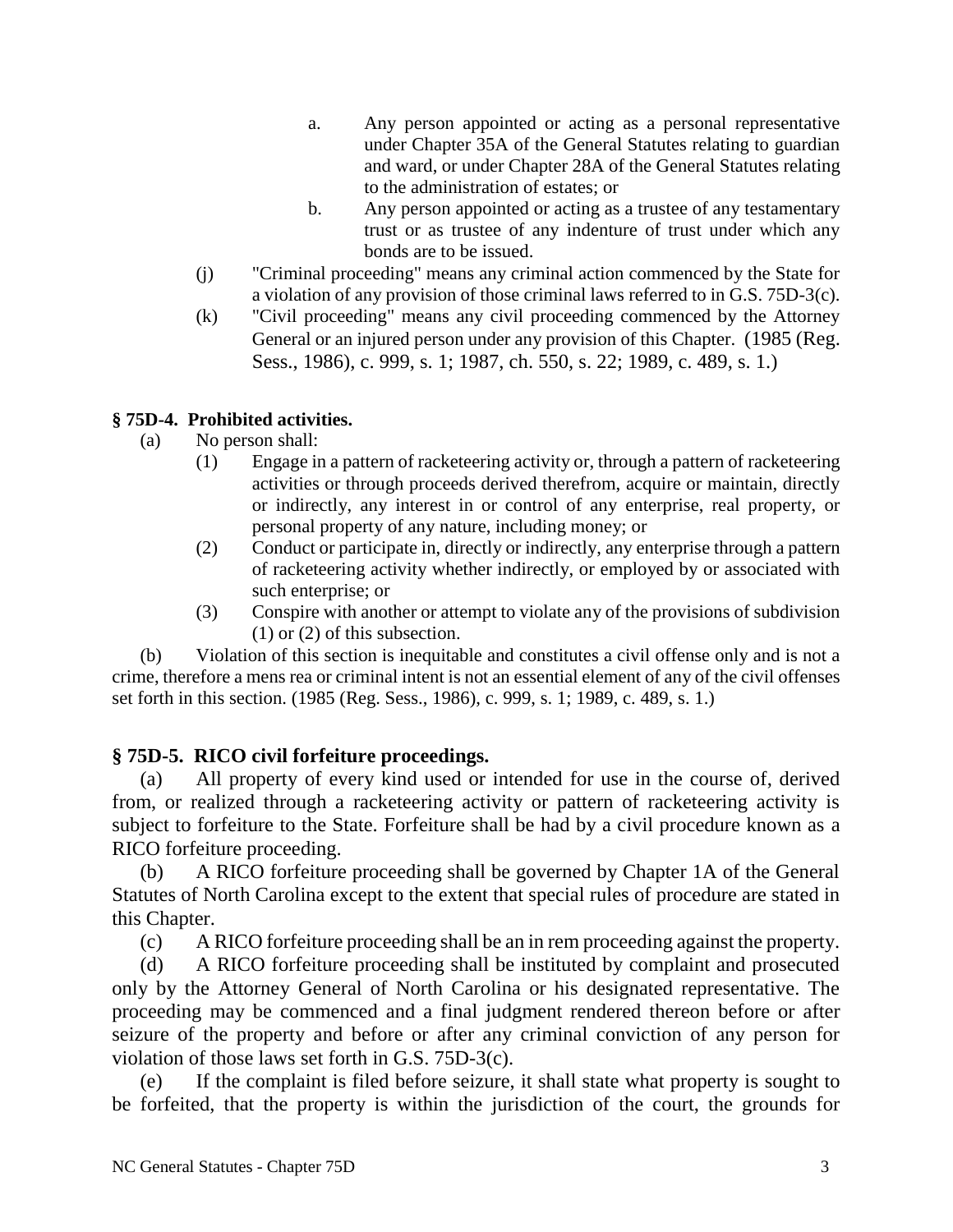forfeiture, and the names of all persons known to have or claim an interest in the property. The court shall determine ex parte whether there is reasonable ground to believe that the property is subject to forfeiture and, if the State so alleges, whether notice to those persons having or claiming an interest in the property prior to seizure would cause the loss or destruction of the property. If the court finds:

- (1) That reasonable ground does not exist to believe that the property is subject to forfeiture, it shall dismiss the complaint; or
- (2) That reasonable ground does exist to believe the property is subject to forfeiture but there is not reasonable ground to believe that prior notice would result in loss or destruction, it shall order service on all persons known to have or claim an interest in the property prior to a further hearing on whether a writ of seizure should issue; or
- (3) That there is reasonable ground to believe that the property is subject to forfeiture and to believe that prior notice would cause loss or destruction, it shall without any further hearing or notice, issue a writ of seizure directing the sheriff of or any other law enforcement officer in the county where the property is found to seize it.

(f) Seizure may be effected by a law enforcement officer authorized to enforce the penal laws of this State prior to the filing of the complaint and without a writ of seizure if the seizure is incident to a lawful arrest, search, or inspection and the officer has probable cause to believe the property is subject to forfeiture and will be lost or destroyed if not seized. Within 24 hours of the time of seizure, the seizure shall be reported by the officer to the district attorney of the prosecutorial district as defined in G.S. 7A-60 in which the seizure is effected who shall immediately report such seizure to the Attorney General. The Attorney General shall, within 30 days after receiving notice of seizure, examine the evidence surrounding such seizure, and if he believes reasonable ground exists for forfeiture under this Chapter, shall file a complaint for forfeiture. The complaint shall state, in addition to the information required in subsection (e) of this section, the date and place of seizure.

(g) After the complaint is filed or the seizure effected, whichever is later, every person known to have or claim an interest in the property, or in the property or enterprise of which the subject property is a part or represents any interest, shall be served, if not previously served, with a copy of the complaint and a notice of seizure in the manner provided by Chapter 1A of the General Statutes of North Carolina. Service by publication may be ordered upon any party whose whereabouts cannot be determined with reasonable diligence within 30 days of filing of the complaint.

(h) (1) Any person claiming an interest in the property, may become a party to the action at any time prior to judgment whether named in the complaint or not. Any party claiming a substantial interest in the property, upon motion may be allowed by the court to take possession of the property upon posting bond with good and sufficient security in double the amount of the property's value conditioned to pay the value of any interest in the property found to be subject to forfeiture or the value of any interest of another not subject to forfeiture.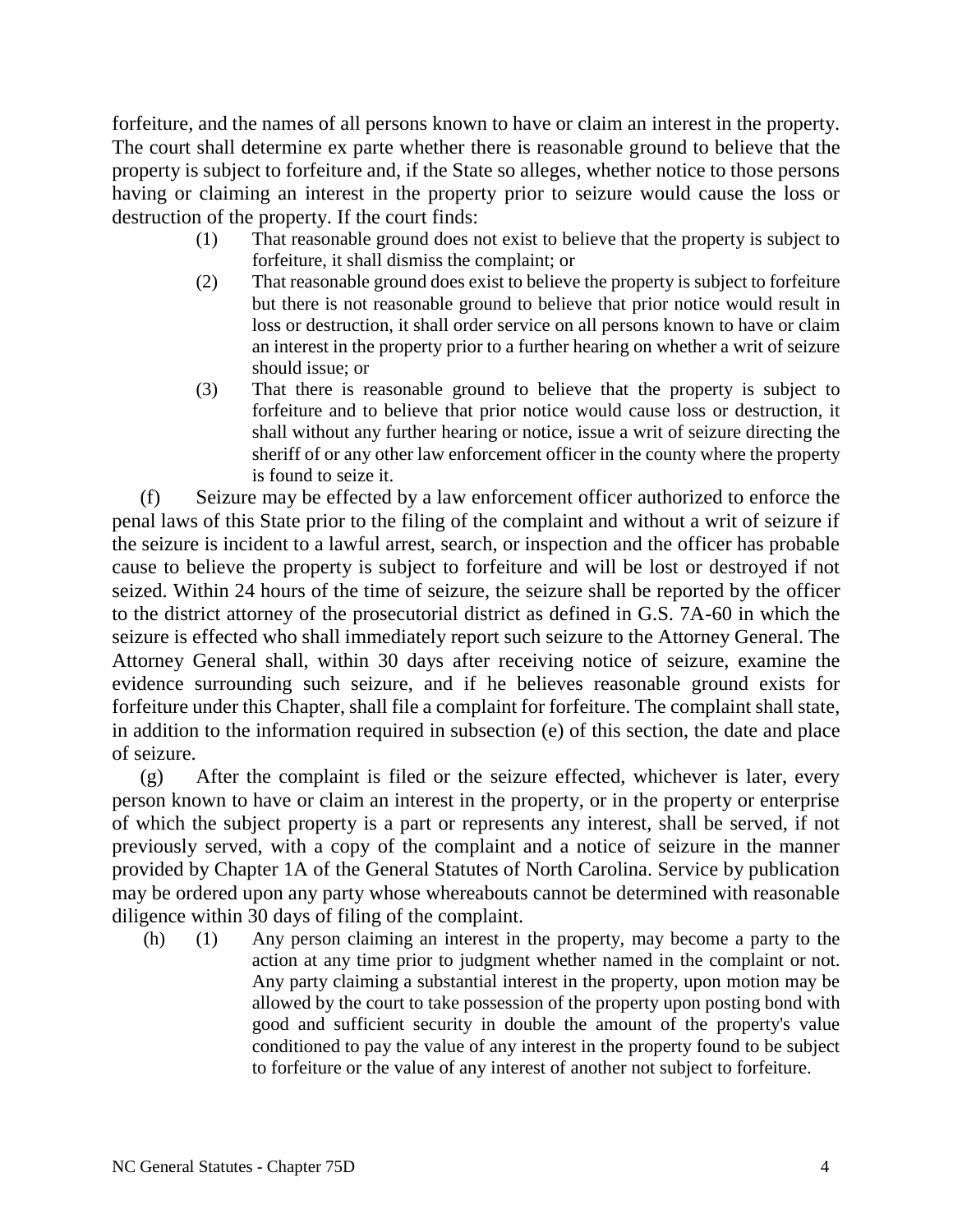- (2) The court, upon such terms and conditions as it may prescribe, may order that the property be sold by an innocent party who holds a lien on or security interest in the property at anytime during the proceedings. Any proceeds from such sale over and above the amount necessary to satisfy the lien or security interest shall be paid into court pending final judgment in the forfeiture proceeding. No such sale shall be ordered, however, unless the obligation upon which the lien or security interest is based is in default.
- (3) Pending final judgment in the forfeiture proceeding, the court may make any other disposition of the property necessary to protect it or in the interest of substantial justice, and which adequately protects the interests of innocent parties.

(i) The interest of an innocent party in the property shall not be subject to forfeiture. An innocent party is one who did not have actual or constructive knowledge that the property was subject to forfeiture. An attorney who is paid a fee for representing any person subject to this act, shall be rebuttably presumed to be an innocent party as to that fee transaction.

(j) Subject to the requirement of protecting the interest of all innocent parties, the court may, after judgment of forfeiture, make any of the following orders for disposition of the property:

- (1) Destruction of the property or contraband, the possession of, or use of, which is illegal;
- (2) Retention for official use by a law enforcement agency, the State or any political subdivision thereof. When such agency or political subdivision no longer has use for such property, it shall be disposed of by judicial sale as provided in Article 29A of Chapter 1 of the General Statutes of North Carolina, and the proceeds shall be paid to the State Treasurer;
- (3) Transfer to the Department of Natural and Cultural Resources of property useful for historical or instructional purposes;
- (4) Retention of the property by any innocent party having an interest therein, including the right to restrict sale of an interest to outsiders, such as a right of first refusal, upon payment or approval of a plan for payment into court of the value of any forfeited interest in the property. The plan may include, in the case of an innocent party who holds an interest in the property through an estate by the entirety, or an undivided interest in the property, or a lien on or security interest in the property, the sale of the property by the innocent party under such terms and conditions as may be prescribed by the court and the payment into court of any proceeds from such sale over and above the amount necessary to satisfy the divided ownership value of the innocent party's interest or the lien or security interest. Proceeds paid into the court must then be paid to the State Treasurer;
- (5) Judicial sale of the property as provided in Article 29A of Chapter 1 of the General Statutes of North Carolina, with the proceeds being paid to the State Treasurer;
- (6) Transfer of the property to any innocent party having an interest therein equal to or greater than the value of the property; or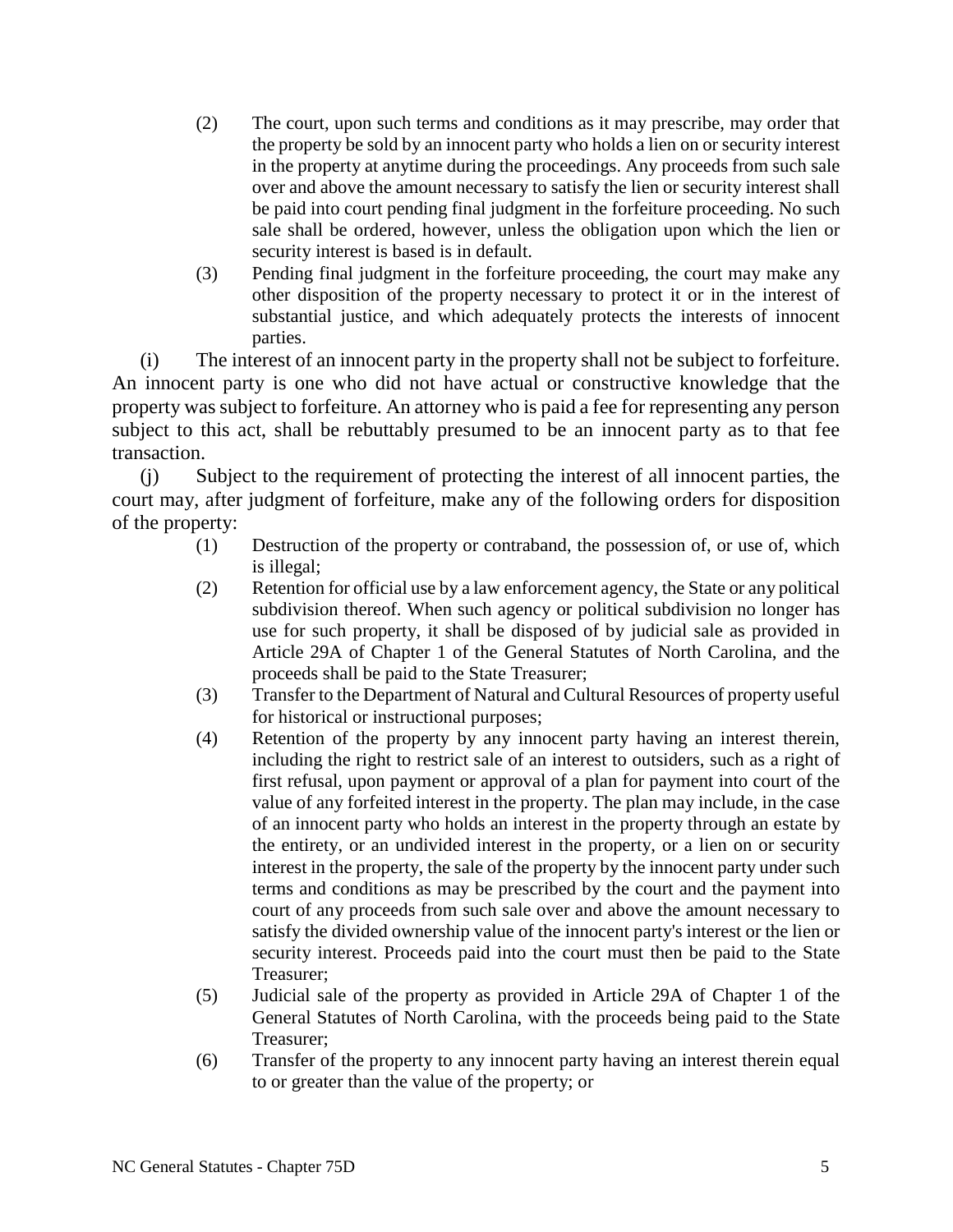(7) Any other disposition of the property which is in the interest of substantial justice and adequately protects innocent parties, with any proceeds being paid to the State Treasurer.

(k) In addition to the provisions of subsections (c) through (g) relating to in rem actions, the State may bring an in personam action for the forfeiture of any property subject to forfeiture under subsection (a) of this section.

- (l) Upon the entry of a final civil judgment of forfeiture in favor of the State:
	- (1) The title of the State to the forfeited property shall:
		- a. In the case of real property or beneficial interest, relate back to the date of filing of the RICO lien notice in the official record of the county where the real property or beneficial interest is located and, if no RICO lien notice is filed, then to the date of the filing of any notice of lis pendens in the official records of the county where the real property or beneficial interest is located and, if no RICO lien notice or notice of lis pendens is so filed, then to the date of recording of the final judgment of forfeiture in the official records of the county where the real property or beneficial interest is located; and
		- b. In the case of personal property, relate back to the date the personal property was seized pursuant to the provisions of this Chapter.
		- (2) If property subject to forfeiture is conveyed, alienated, disposed of, or otherwise rendered unavailable for forfeiture after the filing of a RICO lien notice or after the filing of a RICO civil proceeding whichever is earlier, the Attorney General may, on behalf of the State, institute in action in an appropriate court against the person named in the RICO lien notice or the defendant in the civil proceeding and the court shall enter final judgment against the person named in the RICO lien notice or the defendant in the civil proceeding in an amount equal to the fair market value of the property, together with investigative costs and attorney's fees incurred by the Attorney General in the action. (1985 (Reg. Sess., 1986), c. 999, s. 1; 1987 (Reg. Sess., 1988), c. 1037, ss. 98, 99; 1989, c. 489, s. 1; 2015-241, s. 14.30(s).)

#### **§ 75D-6. Power to compel examination.**

Whenever the Attorney General has reason to believe that any person or enterprise may have information or may be in possession, custody or control of any documentary materials relevant to an activity prohibited under G.S. 75D-4, he may issue in writing, and cause to be served upon such person or upon the appropriate officers, agents, and employees of any such enterprise (other than one employed as an attorney by such person or enterprise), a notice requiring such person or enterprise to submit themselves to examination by him, and produce for his inspection any documentary material relevant to an investigation of activities prohibited by G.S. 75D-4.

The notice shall be served either personally or by registered or certified mail return receipt requested. The notice shall specify the general purpose of the examination, a general description of the documentary material to be produced, and the time and place where such examination will take place. The witness shall be placed under oath or affirmation to testify truthfully. The examination shall be recorded and the witness has the right to a copy upon payment of its cost. The witness has the right to have legal counsel present during the examination.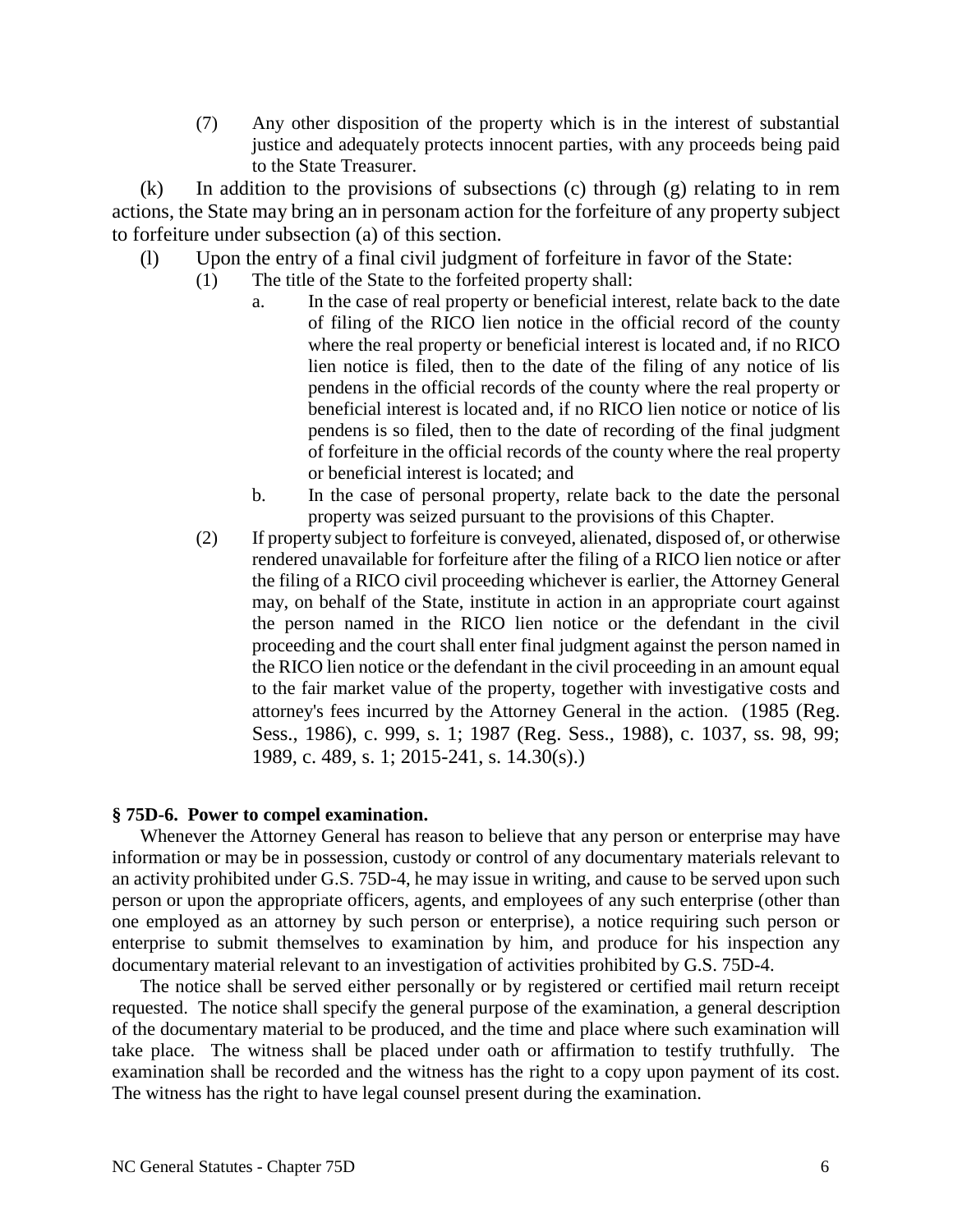The Attorney General shall also have the right to apply to any judge of the superior court division, after five days' prior notice of such application served in the same manner as the notice of examination described in this section, for an order requiring such person or enterprise to appear and subject himself or itself to examination, and disobedience of such order shall constitute contempt, and shall be punishable as in other cases of disobedience of a proper order of such court.

No such demand or order of a court shall contain any requirement which would be held to be unreasonable if contained in a civil discovery request or court order issued pursuant to G.S. 1A-1, Rules of Civil Procedure 26-36. Any person or enterprise upon whom a demand is served and who objects to complying with such demand in whole or in part, shall, within five days of service of the demand, serve a written reply upon the Attorney General specifying the nature of the objection.

Such examination shall be held in camera and no one, except the person or enterprise being examined, may release information obtained from the examination prior to a proceeding being instituted under this Chapter by the Attorney General. Such information may be used in any proceeding instituted under this Chapter by the Attorney General. Any person violating the provisions of this paragraph shall be guilty of a Class 1 misdemeanor. If such offending person is a public officer or employee, he shall also be dismissed from such office or employment and shall not hold any public office or employment in this State for a period of five years after conviction. This paragraph does not prohibit disclosure of this information to other employees of the Department of Justice, or to district attorneys designated in writing by the Attorney General as authorized to receive this information. (1985 (Reg. Sess., 1986), c. 999, s. 1; 1989, c 489, s. 1; 1993, c. 539, s. 569; 1994, Ex. Sess., c. 24, s. 14(c).)

#### **§ 75D-7. False testimony.**

False testimony as to any material fact by any person examined under the provisions of this Chapter shall constitute perjury and a conviction shall be punishable as in other cases of perjury as a Class F felony. (1985 (Reg. Sess., 1986), c. 999, s. 1; 1993, c. 539, s. 1286; 1994, Ex. Sess., c. 24, s. 14(c).)

#### **§ 75D-8. Available RICO civil remedies.**

(a) As part of a final judgment of forfeiture, any judge of the superior court may, after giving reasonable notice to potential innocent claimants, enjoin violations of G.S. 75D-4, by issuing appropriate orders and judgments:

- (1) Ordering any defendant to divest himself of any interest in any enterprise, real property, or personal property including property held by the entirety. Where property is held by the entirety and one of the spouses is an innocent person as defined in G.S. 75D-5(i), upon entry of a final judgment of forfeiture of entirety property, the judgment operates, to convert the entirety to a tenancy in common, and only the one-half undivided interest of the offending spouse shall be forfeited according to the provisions of this Chapter;
- (2) Imposing reasonable restrictions upon the future activities or investments of any defendant in the same or similar type of endeavor as the enterprise in which he was engaged in violation of G.S. 75D-4;
- (3) Ordering the dissolution or reorganization of any enterprise;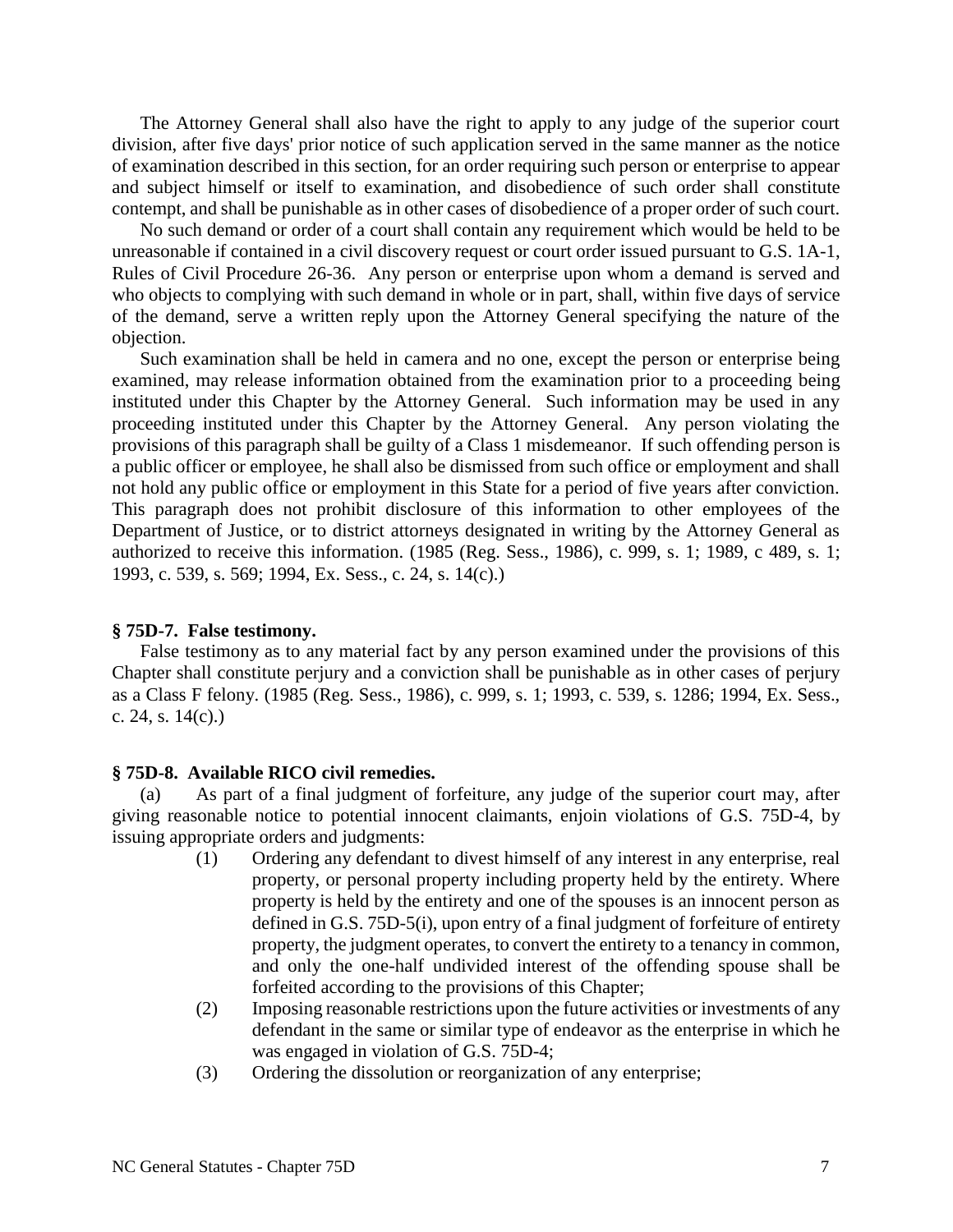- (4) Ordering the suspension or revocation of any license, permit, or prior approval granted to any enterprise by any agency of the State;
- (5) Ordering the forfeiture of the charter of a corporation organized under the laws of this State or the revocation of a certificate authorizing a foreign corporation to conduct business within this State upon a finding that the board of directors or a managerial agent acting on behalf of the corporation, in conducting affairs of the corporation, has authorized or engaged in conduct in violation of G.S. 75D-4, and that, for the prevention of future unlawful activity, the public interest requires that the charter of the corporation be dissolved or the certificate be revoked;
- (6) Appointment of a receiver pursuant to the provisions of Article 38 of Chapter 1 of the General Statutes of North Carolina, to collect, conserve and dispose of all the proceeds, money, profits and property, both real and personal, subject to the provisions of this Chapter in accordance with the provisions hereof as directed by the final judgment of the superior court having jurisdiction over the parties or subject matter of the action; or
- (7) Any other equitable remedy appropriate to effect complete forfeiture of property subject to forfeiture, or to prevent future violations of this Chapter.

(b) The State through the Attorney General may institute a proceeding under G.S. 75D-5. In such proceeding, relief shall be granted in conformity with the principles that govern the granting of injunctive relief from threatened loss or damage in other civil cases, provided that no showing of special or irreparable damage to the person shall have to be made and provided further that the State shall not be required to execute any bond before or after obtaining temporary restraining orders or preliminary injunctions.

(c) Any innocent person who is injured or damaged in his business or property by reason of any violation of G.S. 75D-4 involving a pattern of racketeering activity shall have a cause of action for three times the actual damages sustained and reasonable attorneys fees. For purposes of this subsection, "pattern of racketeering activity" shall require that at least one act of racketeering activity be an act of racketeering activity other than (i) an act indictable under 18 U.S.C. § 1341 or U.S.C. § 1343, or (ii) an act which is an offense involving fraud in the sale of securities. Any person filing a private action under this subsection must concurrently notify the Attorney General in writing of the commencement of the action. Thereafter, the Attorney General may file a motion for a protective order in the court where the private action is pending and shall be granted a stay of the private action for a reasonable time if the court finds either:

- (1) The bringing of a private action is likely to materially interfere with or impair a public forfeiture action; or
- (2) The public interest is so great as to require the Attorney General to investigate and bring a forfeiture action.

(d) Any injured innocent person shall have a right or claim to forfeited property or to the proceeds derived therefrom superior to any right or claim the State has in the same property or proceeds. To enforce such a claim the injured innocent person must intervene in the forfeiture proceeding prior to its final disposition.

(e) A final conviction in any criminal proceeding for a violation of those laws set forth in G.S. 75D-3(c), shall estop the defendant in any subsequent civil action or proceeding under this Chapter as to all matters proved in the criminal proceeding.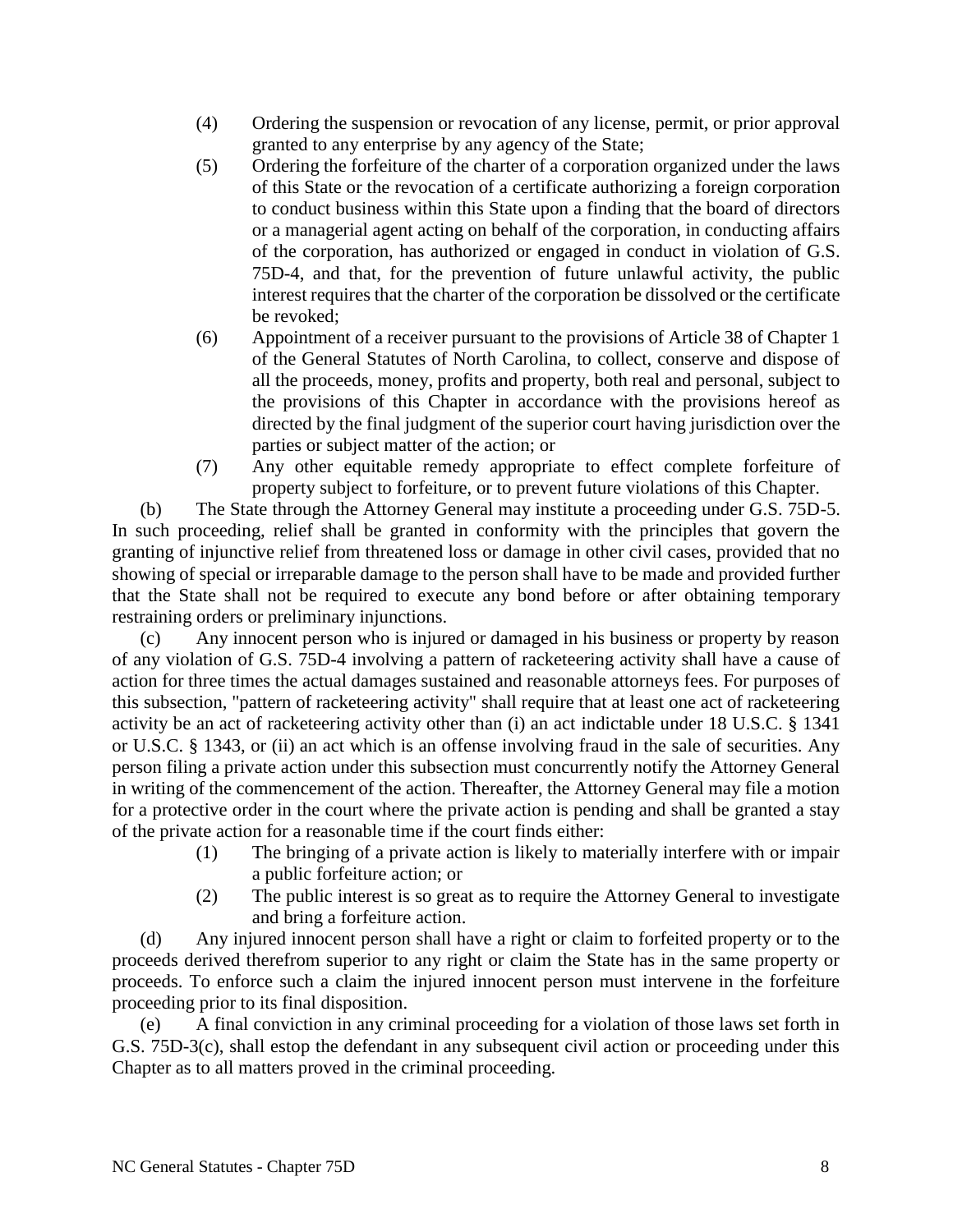(f) A defendant in an action commenced by the State pursuant to this Chapter whose convictions of two or more criminal offenses of those criminal statutes as set forth in G.S. 75D-3(c) have become final, which offenses have occurred within a four-year period of each other as set forth in G.S. 75D-3(b) shall be deemed to have, per se violated the provisions of G.S. 75D-4(a)(1) or (2) as of the date of the second conviction.

(g) Any party is entitled to a jury trial in any action brought under this Chapter. (1985 (Reg. Sess., 1986), c. 999, s. 1; 1989, c. 489, s. l.)

#### **§ 75D-9. Period of limitations as to civil proceedings under this Chapter.**

Notwithstanding any other provision of law, a civil action or proceeding under this Chapter may be commenced within five years after the conduct in violation of a provision of this Chapter terminates or the claim for relief accrues, whichever is later. If a civil action is brought by the State for forfeiture or to prevent any violation of the Chapter, then the running of this period of limitations with respect to any innocent person's claim for relief which is based upon any matter complained of in such action by the State, shall be suspended during the pendency of the action by the State and for two years thereafter. (1985 (Reg. Sess., 1986), c. 999, s. 1; 1989, c. 489, s. 1.)

#### **§ 75D-10. Civil remedies are supplemental and not mutually exclusive.**

The application of one civil remedy under this Chapter shall not preclude the application of any other remedy under this Chapter or any other provision of law. Civil remedies under this Chapter are cumulative, supplemental and not exclusive, and are in addition to the fines, penalties and forfeitures set forth in a final judgment of conviction of a violation of the criminal laws of this State as punishment for violation of the penal laws of this State. (1985 (Reg. Sess., 1986), c. 999, s. 1; 1989, c. 489, s. 1.)

#### **§ 75D-11. Reciprocal agreements with other states.**

The Attorney General is authorized to enter into reciprocal agreements with any United States attorney or the attorney general or chief prosecuting attorney of any other state having a civil forfeiture law substantially similar to this Chapter so as to further the purpose of this Chapter. (1985 (Reg. Sess., 1986), c. 999, s. 1; 1989, c. 489, s. 1.)

#### **§ 75D-12. Venue.**

In any forfeiture action brought pursuant to this Chapter, the claim for relief shall be considered to have arisen in any county in which an incident of racketeering occurred or in which an interest or control of an enterprise or real or personal property is acquired or maintained. Venue in any private action shall be as provided in Article 7, Chapter 1, of the General Statutes of North Carolina. (1985 (Reg. Sess., 1986), c. 999, s. 1; 1989, c. 489, s. 1.)

#### **§ 75D-13. Filing and attachment of RICO lien notice.**

(a) Upon the institution of any proceeding under this Chapter, the Attorney General then or at any time during the pendency of the proceeding may file in the official records of any one or more counties a RICO lien notice. No filing fee or other charge shall be required as a condition for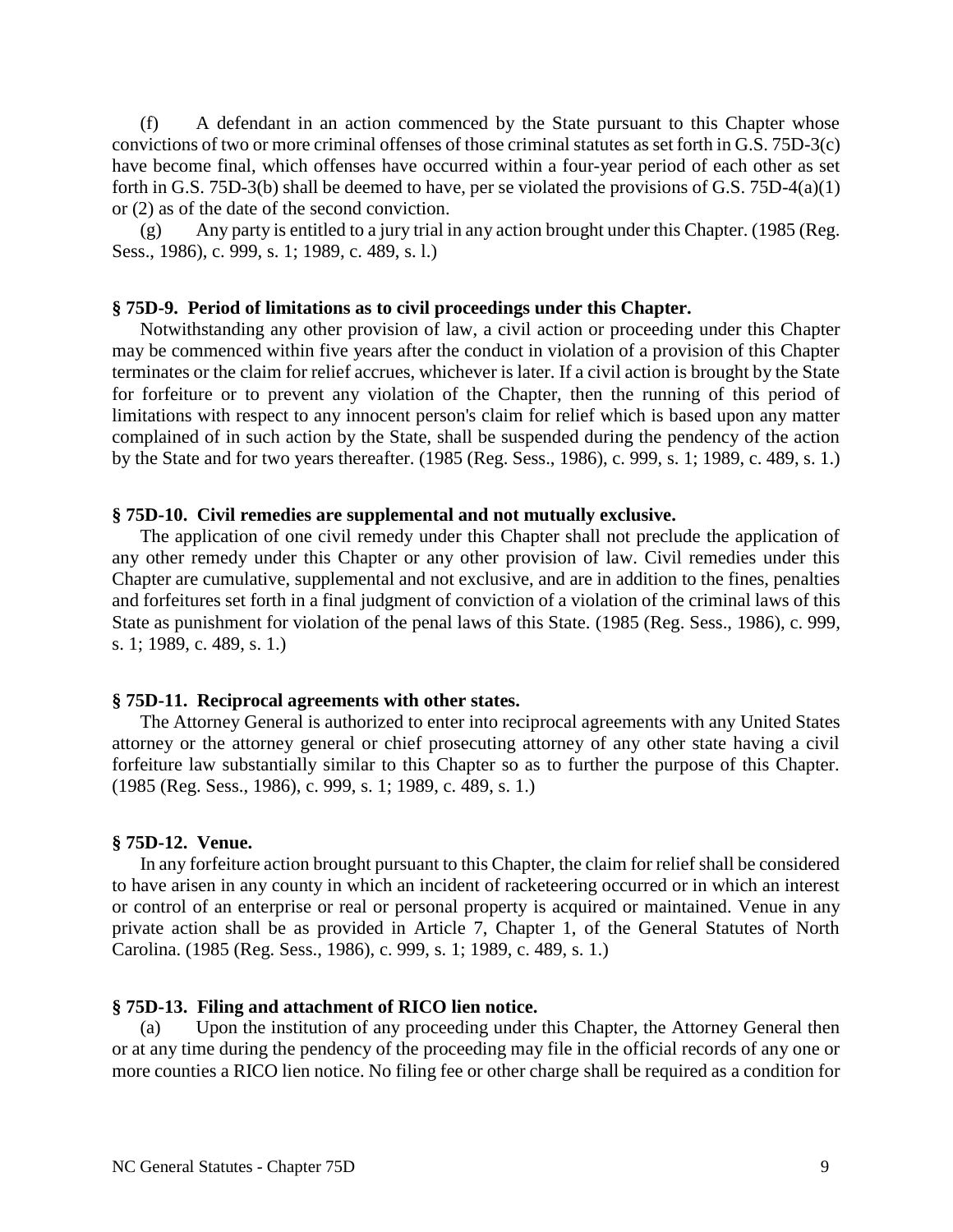filing the RICO lien notice. The clerk of the superior court shall, upon the presentation of a RICO lien notice, immediately record it in the official records.

(b) The RICO lien shall be signed by the Attorney General or his designee or by a designated district attorney. The notice shall be in such form as the Attorney General prescribes and, in addition to a description of the particular property sought to be forfeited, shall set forth the following information:

- (1) If brought in the name of a person, the name of the person against whom the civil proceeding has been brought. In his discretion, the Attorney General may also name in the RICO lien notice any other aliases, names or fictitious names under which the person may be known;
- (2) If known to the Attorney General the present residence and business addresses of the person named in the RICO lien notice and of the other names set forth in the RICO lien notice;
- (3) A reference to the civil proceeding stating that a proceeding under this Chapter has been brought against the person named in the RICO lien notice, the name of the county or counties where the proceeding has been brought, and, if known to the Attorney General at the time of filing the RICO lien notice, the case number of the proceeding;
- (4) A statement that the notice is being filed pursuant to this Chapter; and
- (5) The name and address of the person in the Attorney General's office filing the RICO lien notice and the name of the individual signing the RICO lien notice.

(c) A RICO lien notice shall apply only to one person and, to the extent applicable, any aliases, fictitious names, or other names, including names of corporations, partnerships, or other entities, to the extent permitted in paragraph (1) of subsection (b) of this section. A separate RICO lien notice shall be filed for any other person against whom the Attorney General desires to file a RICO lien notice under this section.

(d) The Attorney General shall, as soon as practicable after the filing of each RICO lien notice, serve, by any method provided for by G.S. 1A-1, Rule 4, upon the person named in the notice and any other person who holds an interest of record, either a copy of the recorded notice or a copy of the notice with a notation thereon of the county or counties in which the notice has been recorded.

(e) The filing of a RICO lien notice creates, from the time of its filing, a lien in favor of the State on the following property of the person named in the notice and against any other names sets forth in the notice:

- (1) Any real property situated in the county where the notice is filed then or thereafter owned by the person or under any of the names; and
- (2) Any beneficial interest situated in the county where the notice is filed then or thereafter owned by the person or under any of the names.

(f) The lien shall commence and attach as of the time of filing of the RICO lien notice and shall continue thereafter until expiration, termination, or release pursuant to G.S. 75D-14. The lien created in favor of the State shall be superior and prior to the interest of any other person in the real property or beneficial interests if the interest is acquired subsequent to the filing of the notice.

- (g) In conjunction with any proceedings pursuant to this Chapter:
	- (1) The Attorney General may file without prior court order in any county a lis pendens and, in such case, any person acquiring an interest in the subject real property or beneficial interest subsequent to the filing of lis pendens, shall take